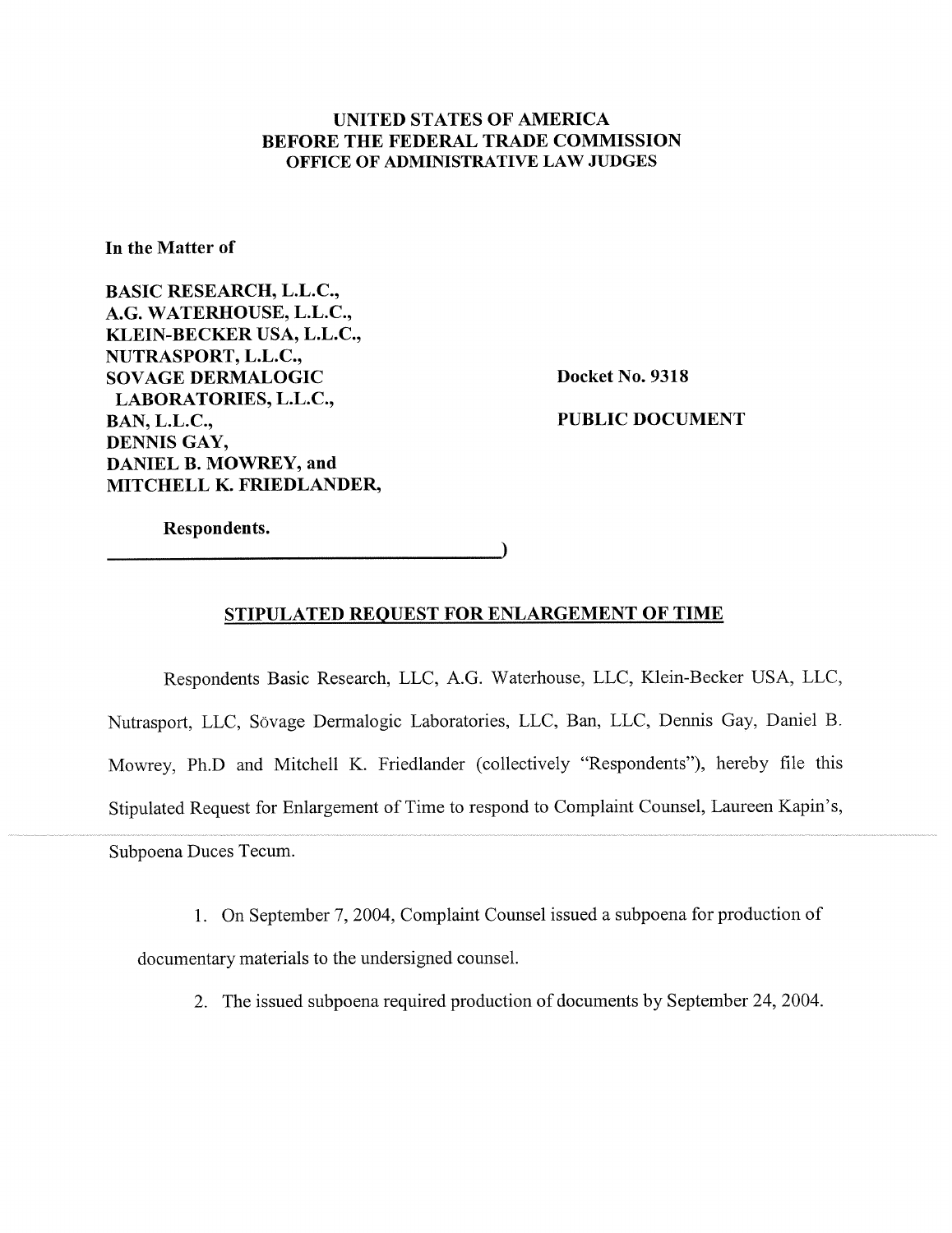3. After a discussion between Complaint Counsel and undersigned counsel on September 20, 2004 and for good cause, Complaint Counsel does not object to extension of the production date to September 29,2004.

4. A proposed order is attached for the Administrative Law Judge's convenience.

Respectfully submitted,

key E.

Stephen P. Nagin Nagin, Gallop & Figueredo, P.A. 3225 Aviation Ave Miami, Florida 33133 Tel: (305) 854-5353 Fax: (305) 854-5351

### **CERTIFICATE OF SERVICE**

I HEREBY CERTJFY that a copy of a motion to extend the deadline to comply with a Subpoena Duces Tecum to Stephen E. Nagin was provided to the following this  $21^{s\bar{t}}$  day of September, 2004 as follows:

(1) One (1) original and (1) copy of Federal Express to Donald S. Clark, Secretary, Federal Trade Commission, Room H- 159, 600 Pennsylvania Avenue, N.W., Washington D.C. 20580;

(2) One (1) electronic copy via e-mail attachment in Adobe<sup>®</sup> ".pdf" format to the Secretary of the FTC at Secretary $@$ ftc.gov;

(3) Two (2) copies by U.S. Postal Service to Administrative Law Judge Stephen J. McCuire, Federal Trade Commission, Room H-104, 600 Pennsylvania Avenue N.W., Washington, D.C. 20580;

(4) One (1) copy via e-mail attachment in Adobe<sup>®</sup> ".pdf" format to Commission complaint Counsel, Laureen Kapin, Joshua S. Millar, and Laura Schneider, all care of lkapin@ftc.gov, imillard@ftc.gov; lschneider @ftc with (1) paper courtesy copy via U.S. Postal Service to Laureen Kapin, Bureau of Consumer Protection, Federal Trade Commission, Suite NJ-2 122, 600 Pennsylvania Avenue, N.W., Washington, D.C. 20580;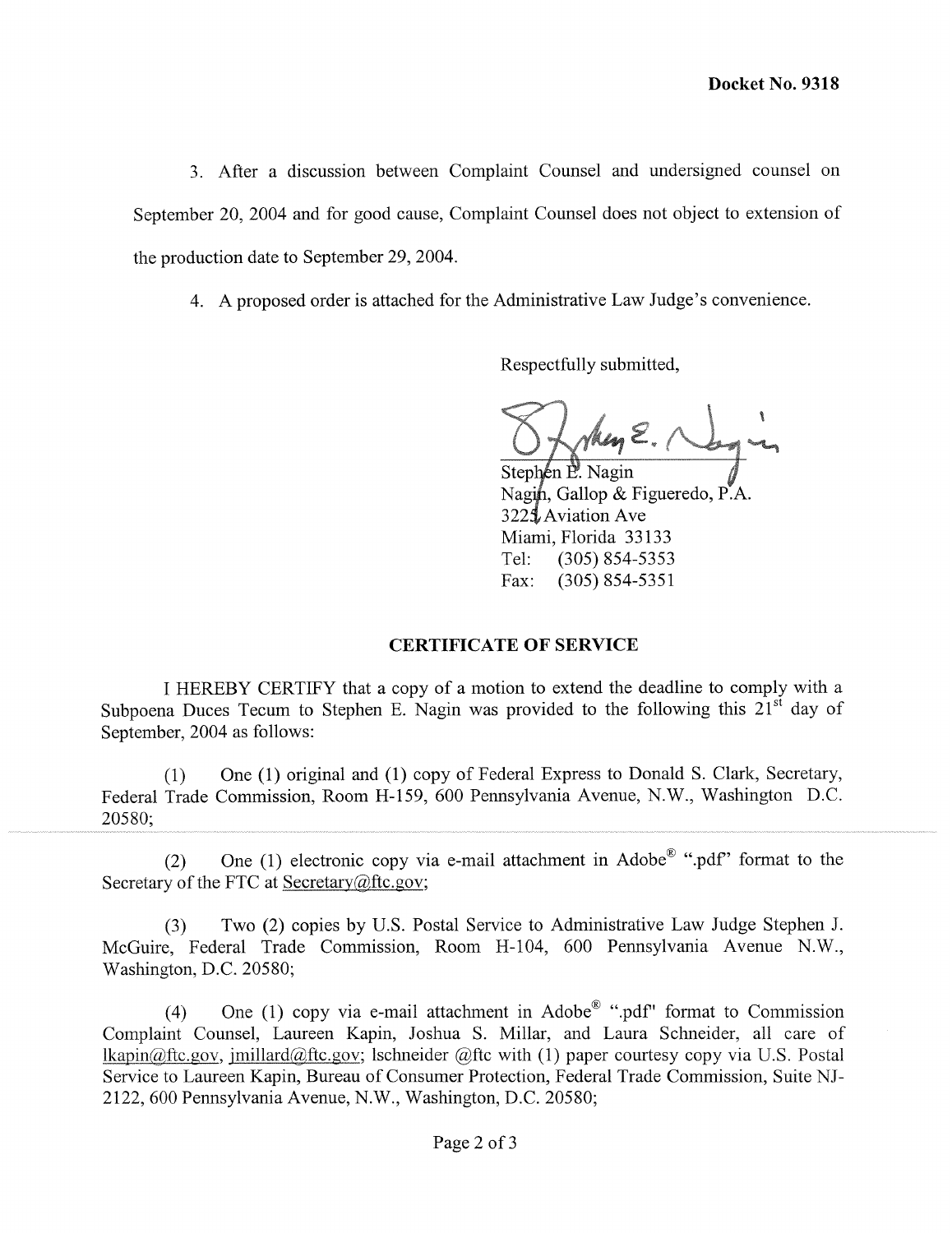(5) One (1) copy via U.S. Postal Service to Elaine Kolish, Associate Director in the Bureau of Consumer Protection, Federal Trade Commission, 600 Pennsylvania Avenue, N.W. Washington, D.C. 20580;

(6) One (1) copy via United States Postal Service to Jeffrey Feldman, Feldman Gale, 201 South Biscayne Boulevard, Miami, Florida 33131, Counsel for the Respondents;

(7) One (1) copy via United States Postal Service to Richard Burbidge, Esq., Jefferson W. Gross, Esq. and Andrew J. Dymek, Esq. Burbidge & Mitchell, 215 South State Street, Suite 920, Salt Lake City, Utah 841 11, Counsel for Dennis Gay;

(8) One (1) copy via United States Postal Service to Ronald F. Price, Esq., Peters Scofield Price, A Professional Corporation, 340 Broadway Centre, 11 1 East Broadway, Salt Lake City, Utah 84111, Counsel for Daniel B. Mowrey;

(9) One (1) copy via United States Postal Service to Mitchell K. Friedlander, 5742 West Harold Gatty Drive, Salt Lake City, Utah 84111, Pro Se.

Respectfully submitted,

Wen E. Jogen

Stephen E. Nagin Nagin, Gallop & Figueredo, P.A. 3225 Aviation Ave Miami, Florida 33 133 Tel: (305) 854-5353 Fax: (305) 854-5351

# **CERTIFICATION FOR ELECTRONIC FILING**

I HEREBY CERTIFY that the electronic version of the foregoing is a true and correct copy of the original document being filed this same day of September 21, 2004 via Federal Express with the Office the Secretary, Room H-159, Federal Trade Commission, 600 Pennsylvania Avenue, N.W., Washington, D.C. 20580.

Stellan E. Nagir